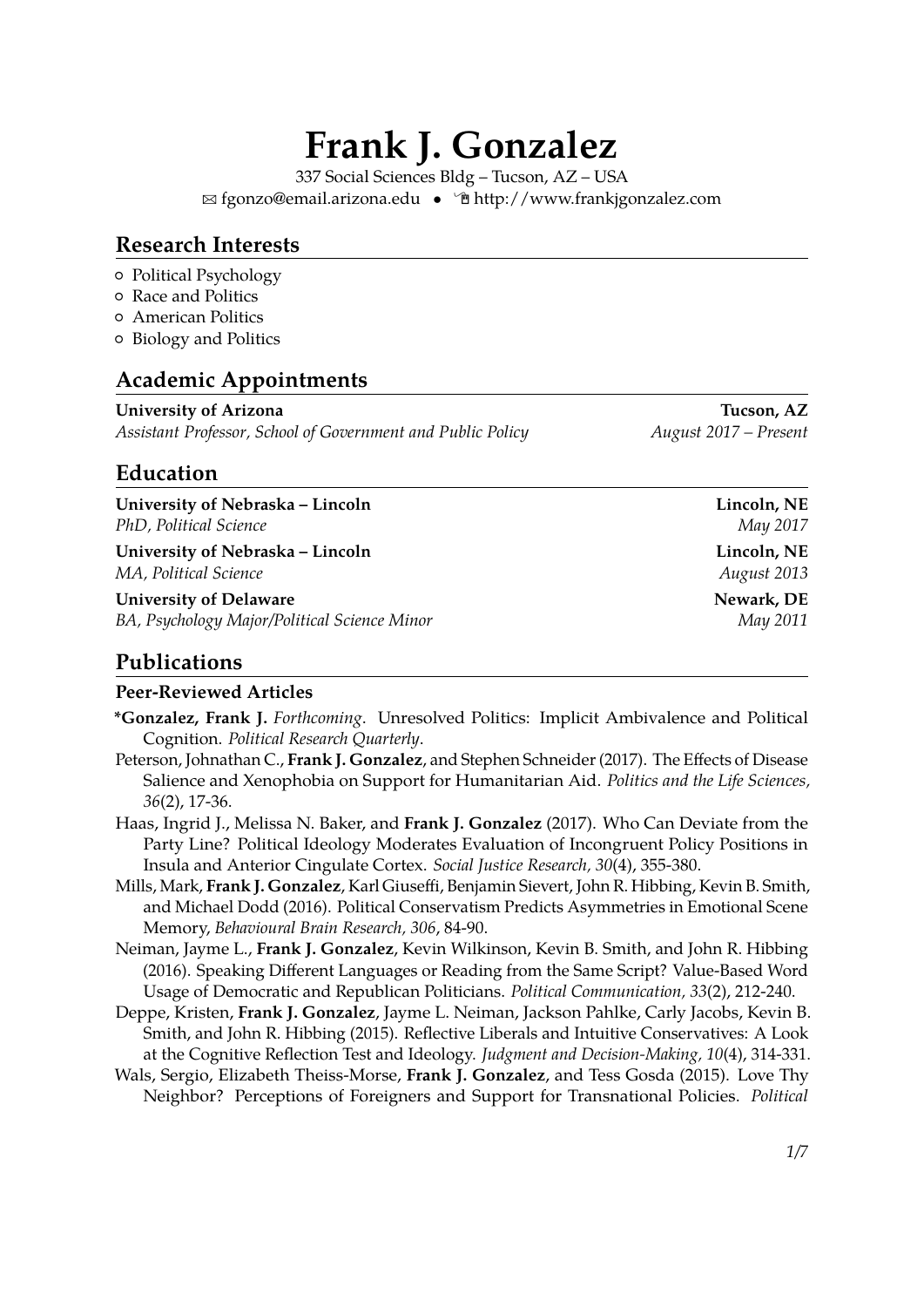*Research Quarterly, 68*(3), 537-551.

#### **Books**

PytlikZillig, Lisa M., Myiah J. Hutchens (Washington State University), Peter Muhlberger, **Frank J. Gonzalez**, and Alan J. Tomkins (2018). *Deliberative Public Engagement with Science: An Empirical Investigation*, Springer International Publishing, Springerbriefs in Psychology Series.

#### **Book Chapters**

- Theiss-Morse, Elizabeth, **Frank J. Gonzalez**, and Alison O'Toole. 2020. "Hierarchy, American Identity, and Support for Anti-Poverty Efforts." In G. Gustavsson and D. Miller (Eds.), *Liberal Nationalism and Its Critics*. Oxford, UK: Oxford University Press.
- **\*Gonzalez, Frank J.**, Kevin B. Smith, and John R. Hibbing. (2019). "No Longer Beyond Our Scope": The Biological Underpinnings of Political Attitudes." In A. J. Berinsky (Ed.), *New Directions in Public Opinion* (3rd Edition). New York, NY: Routledge.
- **\*Gonzalez, Frank J.**, Kevin B. Smith, and John R. Hibbing (2016). "No Longer Beyond Our Scope": The Biological Underpinnings of Political Attitudes." In A. J. Berinsky (Ed.), *New Directions in Public Opinion* (2nd Edition) (pp. 186-204). New York, NY: Routledge.

#### **Book Reviews**

**\*Gonzalez, Frank J.** *Forthcoming, Spring 2020*. Conformity: The Power of Social Influences. By Cass R. Sunstein. *Political Science Quarterly*.

#### **Awards**

- { International Society of Political Psychology (ISPP) Best Dissertation Award (2018)
- { Best Graduate Student Paper of the Academic Year Award, University of Nebraska Lincoln Department of Political Science (Spring 2015)

## **Federal Grants**

- { National Science Foundation Doctoral Dissertation Research Improvement Grant (NSF-SES-1560432); \$22,575 (January 2016)
	- **-** Project Title: "Doctoral Dissertation Research: Explaining Public Opposition to Government Assistance Programs"
	- **-** Faculty Advisor: Elizabeth Theiss-Morse

## **Other Grants**

- { University of Arizona Core Facilities Pilot Program Grant; \$9,800 (November 2019)
- **-** Project Title: "Neural Bases of Contemporary Race and Class Hierarchy"
- { Graduate Travel Award Program (GTAP) Grant; \$600 (Fall 2016)
- { University of Nebraska Lincoln Department of Political Science Senning Summer Research Fellowship; \$1300 (Summer 2014)
	- **-** Project Title: "Racism, Individualism, or Generalized Outgroup-ism? A correlational analysis"
- { Empirical Implications of Theoretical Models (EITM) Scholarship to attend the Inter-university Consortium for Political and Social Research (ICPSR) (2014)
- { University of Nebraska Lincoln Department of Political Science Scholarship to attend the Inter-university Consortium for Political and Social Research (ICPSR) (2013)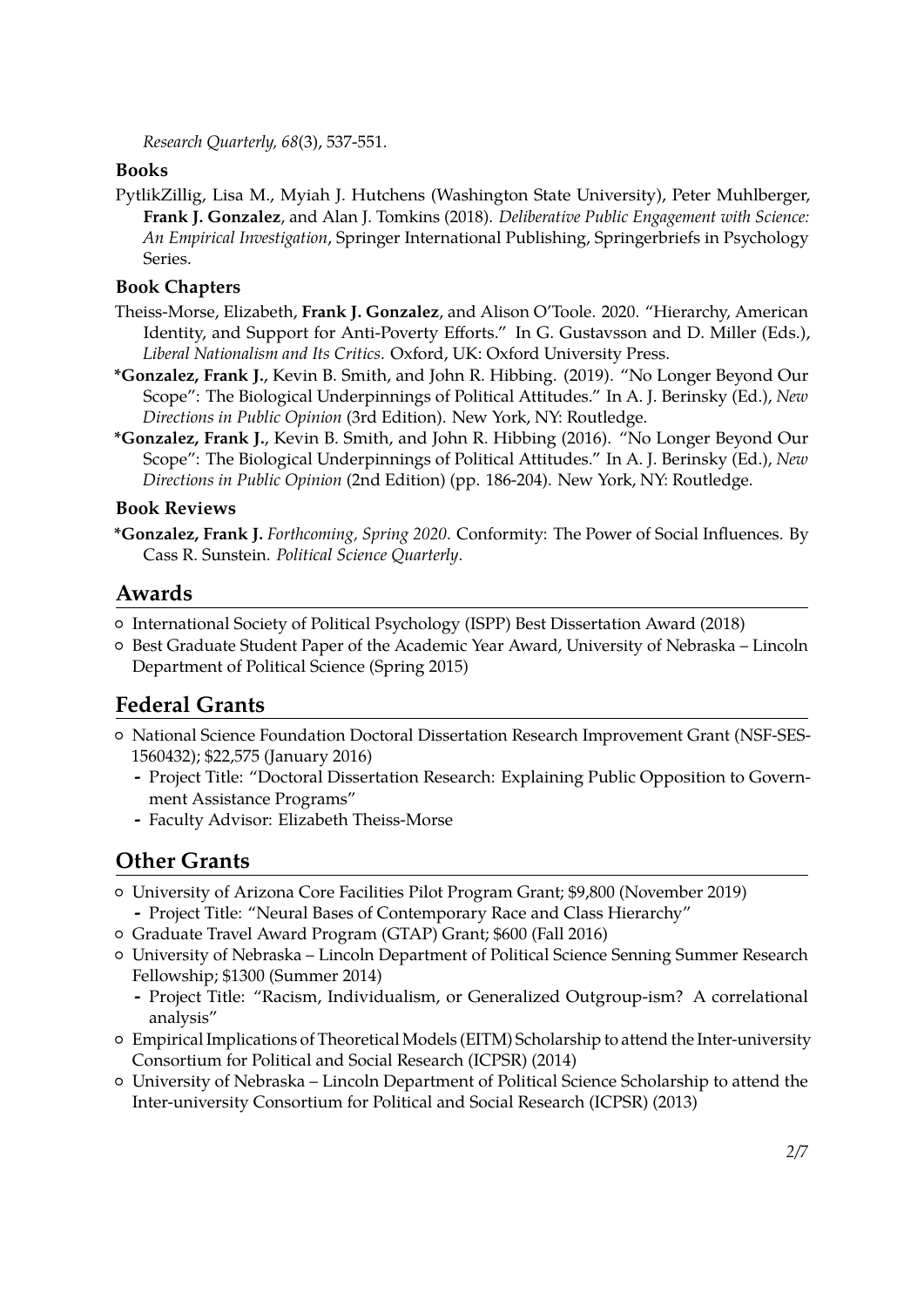- { University of Nebraska Lincoln Department of Political Science Travel Grant; \$150-\$250 each (2012; 2013; 2014; 2015)
- { University of Delaware Department of Political Science Undergraduate Research Award (2011)

#### **Working Papers**

- **\*Gonzalez, Frank J.**, David C. Wilson (University of Delaware), and Darren W. Davis (University of Notre Dame). "Political Correctness as Racial Messaging: Targeting the Powerless Trump Supporter."
- **\*Gonzalez, Frank J.** "Implicit Racial Ambivalence among U.S. Whites: Correlates and Consequences."
- **\*Gonzalez, Frank J.**, Elizabeth Theiss-Morse, and Johnathan C. Peterson. "American = Rich? National Identity, the Prototypical American, and Income Inequality."
- Muhlberger, Peter, **Frank J. Gonzalez**, Lisa M. PytlikZillig, Myiah J. Hutchens (Washington State University), and Alan J. Tomkins. "Estimating Multiple Forms of Attitude Polarization and Change During Deliberative Discussion."
- **\*Gonzalez, Frank J.** and Joshua Ridenour. "Explaining the Racial Divide in Religiosity and Partisanship."
- **\*Gonzalez, Frank J.** "Individualism, Ingroup Favoritism, or Hierarchy? Disentangling the Psychological Underpinnings of Race-Based Policy Attitudes."
- **\*Gonzalez, Frank J.**, Jayme L. Neiman (University of Northern Iowa), and Naslie Rezaei. "Polarized Words in Polarized Times? Value-Based Language of Political Elites in a Polarized Government."
- **\*Gonzalez, Frank J.** "Ingroup Favoritism, Work Ethic, or Disadvantage? Explaining the Ideological Divide in Support for Government Assistance."

#### **Working Book Projects**

Theiss-Morse, Elizabeth, and **Frank J. Gonzalez**. "The American Myth: National Identity and the Psychological Foundations of Attitudes Toward Wealth Inequality."

## **Courses Currently Taught**

**Political Psychology (POL625)** *University of Arizona*

**Minority Groups and American Politics (POL330)** *University of Arizona*

**Quantitative Methodology II (POL682)** *University of Arizona*

**Programming for Statistical Analysis in R (POL596A)** *University of Arizona*

**Psychology of Group Conflict and Cooperation (POL511A)**

*University of Arizona - International Security Studies (ISS) Masters Program*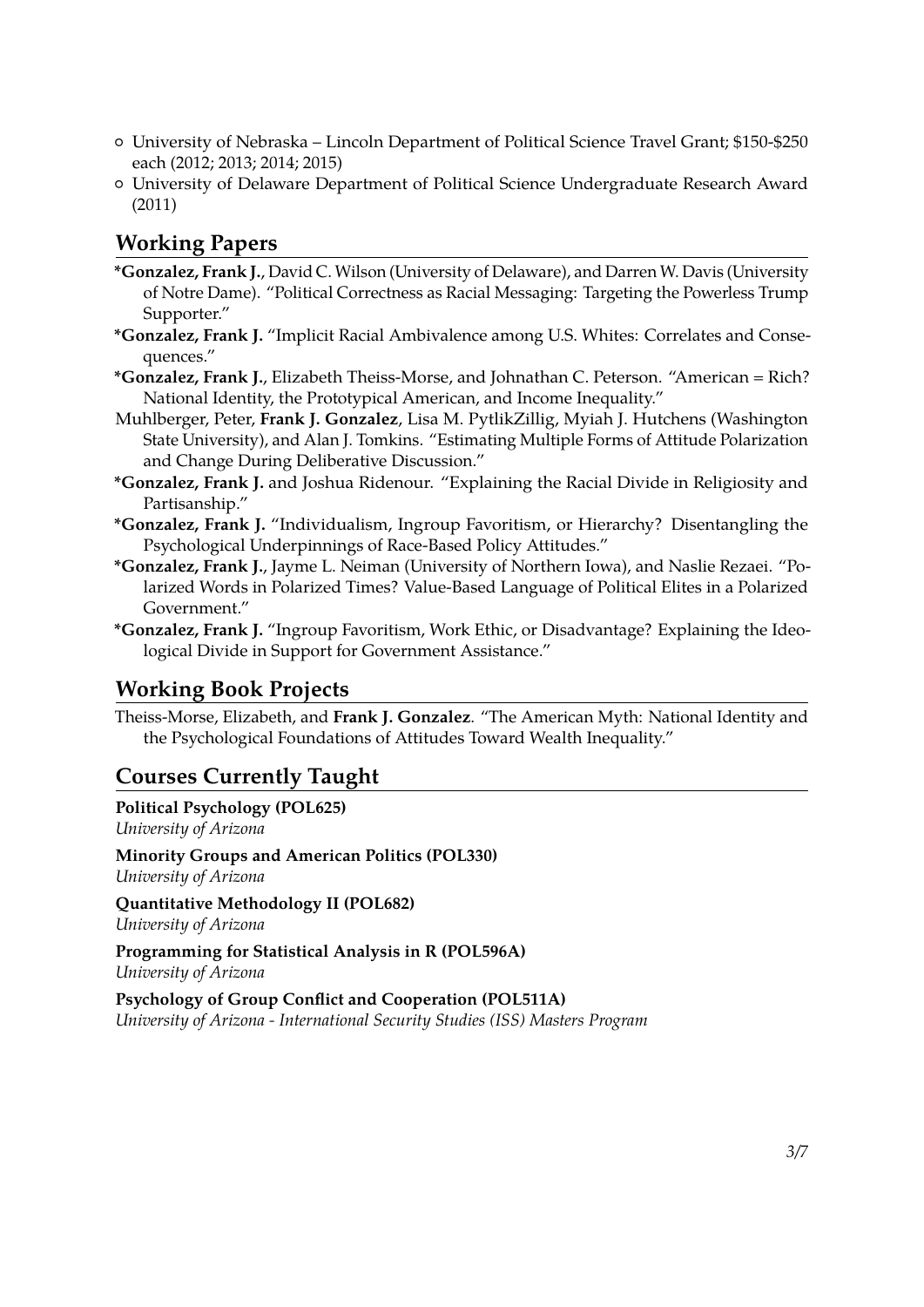## **Past Teaching Experience**

| <b>Instructor, Public Policy Analysis (POLS236)</b>              | <b>January 2015 - May 2015</b>                           |
|------------------------------------------------------------------|----------------------------------------------------------|
| University of Nebraska - Lincoln                                 |                                                          |
| <b>Instructor, Bureaucracy and the American Political System</b> |                                                          |
| (POLS210)                                                        | August 2014 – December 2014                              |
| University of Nebraska – Lincoln                                 |                                                          |
| Togething Assistant Dower and Dolities in America (DOI S100)     | $I_{2112}$ $I_{313}$ $I_{12}$ $I_{21}$ $I_{31}$ $I_{12}$ |

**Teaching Assistant, Power and Politics in America (POLS100) January 2013 – May 2013** *Instructor: Dr. Michael Combs; University of Nebraska – Lincoln*

#### **Selected Conference Papers**

- "What's in a slogan? Political Correctness and the Meaning and Consequences of 'Make America Great Again"' - paper accepted for presentation at Midwest Political Science Association Conference (to be presented April 2019)
- "I don't always engage in on-line information processing, but when I do, it's because I am experiencing heightened physiological arousal" - paper accepted for presentation at Midwest Political Science Association Conference (to be presented April 2019)
- "The Neural Mechanisms of Opposition to Race-Targeted Government Assistance" paper presented at American Political Science Association Conference (September 2017)
- "'The People' or 'the Process'? Person Perception, Values, and Income Inequality" co-authored with Elizabeth Theiss-Morse (University of Nebraska – Lincoln) - paper presented at American Political Science Association Conference (September 2017)
- "I'm (Not) With Stupid: How Extreme Candidates Can Help or Hurt Their Parties" co-authored with Jack Edelson (University of Wisconsin-Madison) - paper presented at American Political Science Association Conference (September 2016)
- "The Minimal Groups Foundations of Group-Targeted Policy Attitudes" paper presented at Midwest Political Science Association (April 2016)
- "Understanding the neural underpinnings of political evaluation using functional MRI" coauthored with Ingrid J. Haas and Melissa N. Baker (University of California - Merced) – paper presented at Midwest Political Science Association (April 2016)
- "Polarized Words in Polarized Times? Value-Based Language of Political Elites in a Polarized Government" co-authored with Jayme L. Neiman (University of Northern Iowa) – paper presented at Southern Political Science Association (January 2016)
- "(Don't) Bring Me Your Sick: The Effects of Disease Outbreak on Support for Foreign Aid" paper presented at American Political Science Association (September 2015)
- "Speaking Different Languages or Reading from the Same Script? Value-Based Word Usage of Democratic and Republican Politicians" co-authored with Jayme L. Neiman (University of Northern Iowa), Kevin Wilkinson, John Hibbing, and Kevin Smith – paper presented at American Political Science Association Conference (August 2014)
- "A Role for Conservative Guilt? Assessing the Relationship between Guilt States and Ideology" co-authored with Johnathan C. Peterson and Jayme L. Neiman (University of Northern Iowa) – paper presented at Midwest Political Science Association Conference (April 2014)
- "Emotion, Ideology, and Out-group Discrimination: An Experiment Using the Minimal Groups Paradigm" - paper presented at Midwest Political Science Association Conference (April 2014)
- "Perceptions of the social world across ideology: An analysis using multidimensional scaling"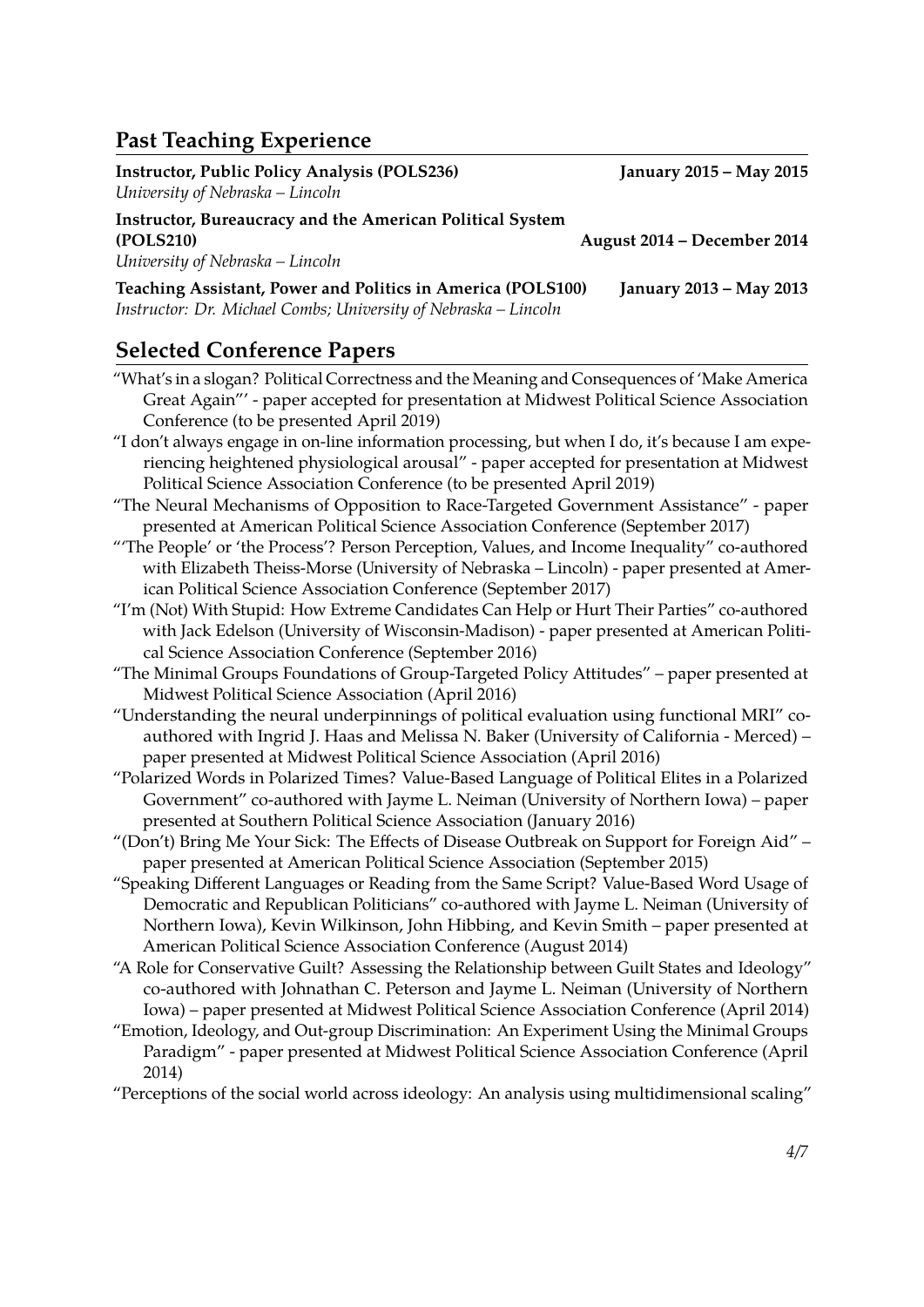co-authored with Carly M. Jacobs (University of Nebraska – Lincoln) – paper presented at Southern Political Science Association Conference (January 2014)

- "Anchors of Deliberation: When Pre-Existing Attitudes and Values Affect Attitude Change about a Novel Topic" co-authored with Lisa PytlikZillig (University of Nebraska Public Policy Center) – paper presented at Midwest Political Science Association Conference (April 2013)
- "The Social World(s) of Politics: Differences in Group Perception and Identity between Liberals and Conservatives" co-authored with Carly M. Jacobs (University of Nebraska – Lincoln) – paper presented at Midwest Political Science Association Conference (April 2013)
- "Love Thy Neighbor? Perceptions of Foreigners and Support for Transnational Policies" coauthored with Sergio Wals and Elizabeth Theiss-Morse (University of Nebraska – Lincoln) – paper presented at Midwest Political Science Association Conference (April 2013)
- "Ideology and Stereotype Formation: An Examination of Basic Psychological Processes" coauthored with Jayme L. Neiman (University of Nebraska – Lincoln) – paper presented at Southern Political Science Association Conference (January 2013)
- "Framing in Your Own Backyard: The Influence of Strength of Values and Political Awareness on Framing Effects at the Local Level" co-authored with Lisa PytlikZillig, Mitchel Herian, and Tarik Abdel-Monem (University of Nebraska Public Policy Center) – paper presented at Southern Political Science Association Conference (January 2012)
- "Survey Design and Racial Resentment: Race of Interviewer Effects and Interviewer Clustering" co-authored with David Wilson (University of Delaware) and Darren Davis (University of Notre Dame) – paper presented at Midwest Political Science Association Conference (April 2011)

#### **Workshops and Summer Programs**

**"Opening the Black Box II": Psychophysiological Methods in Political Science, University of California - Merced, Summer 2016** *Director: Dr. Jaime Settle*

**Graduate of Empirical Implications of Theoretical Models (EITM) Summer Institute, University of Michigan, Summer 2015**

*Director: Dr. Arthur Lupia*

#### **Graduate of Inter-university Consortium for Political and Social**

#### **Research (ICPSR), University of Michigan, 2 sessions (Summer 2013; Summer 2014)** *Director: Dr. William Jacoby*

- { Courses taken:
	- **-** *Scaling and Dimensional Analysis*, David Armstrong (University of Wisconsin at Milwaukie) and William Jacoby (Michigan State University)
	- **-** *Structural Equation Models with Latent Variables*, Douglas Baer (University of Victoria)
	- **-** *Introduction to the R Statistical Computing Environment*, John Fox (McMaster University)
	- **-** *Introduction to Applied Bayesian Modeling for the Social Sciences*, Johannes Karreth (University of Colorado at Boulder) and Ryan Bakker (University of Georgia) – taken for course credit
	- **-** *Regression Analysis III: Advanced Methods*, David Armstrong (University of Wisconsin at Milwaukee)

#### **Graduate of Stanford University Summer Institute in Political**

**Psychology (SIPP), Stanford University, Summer 2012**

*Director: Dr. Jon Krosnick*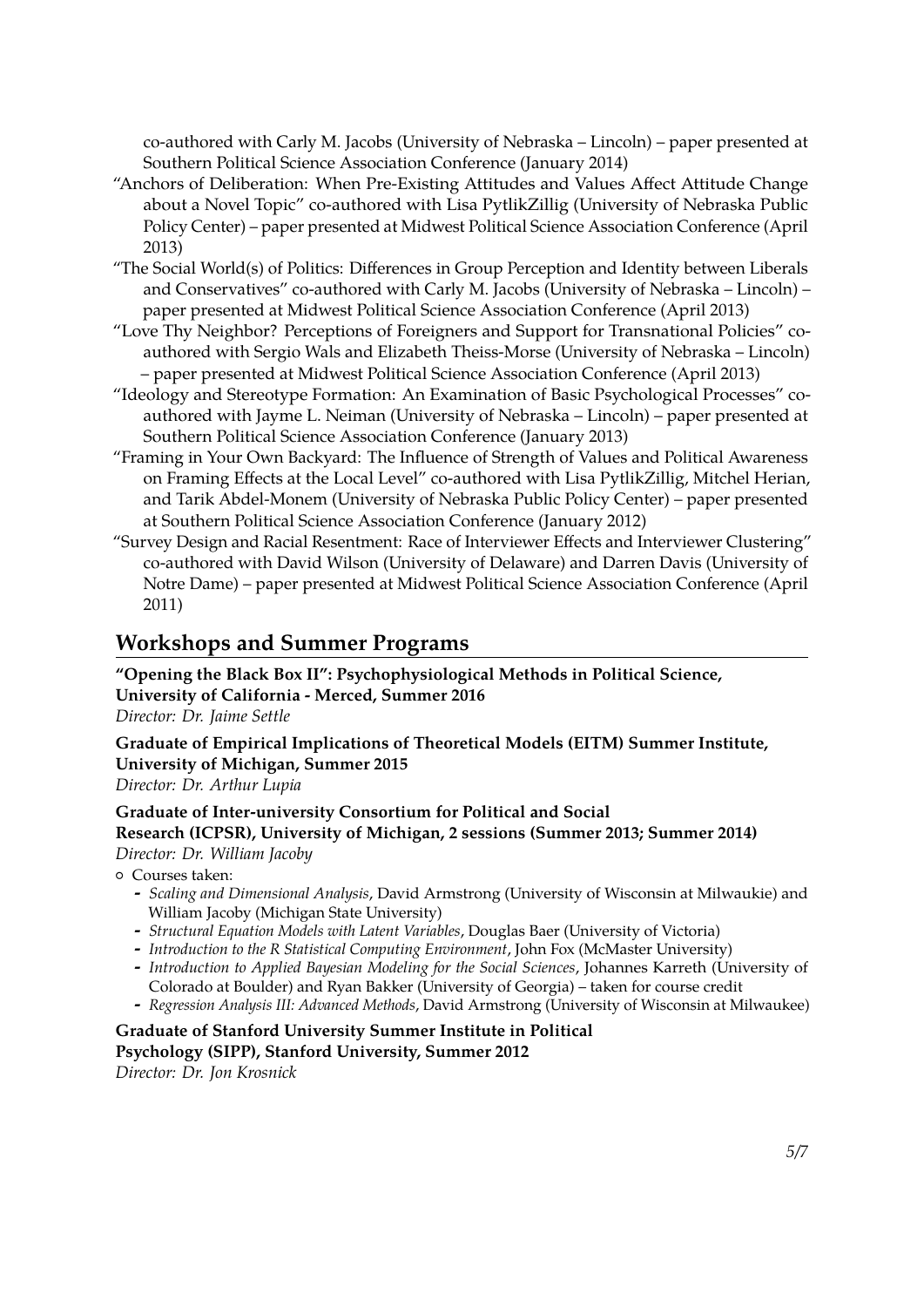## **Service to the Discipline**

Peer review for *American Journal of Political Science*, *Party Politics*, *Political Behavior*, *Political Psychology*, *Political Research Quarterly*, *Social Currents*

## **Research Experience**

| Director<br>Psychology of Inequality and Politics (PIP) Lab, UA                                                      | August 2017 – Present          |
|----------------------------------------------------------------------------------------------------------------------|--------------------------------|
| <b>Research Assistant</b><br>Dr. Elizabeth Theiss-Morse, UNL                                                         | August 2015 - May 2017         |
| Biology and Politics Lab (NSF-SBE-0826828)<br>Graduate Research Assistant, Dr. John Hibbing and Dr. Kevin Smith, UNL | August 2012 - May 2017         |
| Political Attitudes and Cognition (PAC) Lab<br>Graduate Research Assistant, Dr. Ingrid Haas, UNL                     | <b>January 2014 – May 2017</b> |
| University of Nebraska Public Policy Center (NSF-SBE-0965465)<br>Graduate Research Assistant                         | August 2011 - May 2017         |
| <b>Research Assistant</b><br>Dr. Kevin Smith, UNL                                                                    | August 2012 - May 2014         |
| <b>Undergraduate Award Research</b><br>Dr. David Wilson, UD                                                          | September 2010 - May 2011      |
| <b>Attention and Perception Lab</b><br>Undergraduate Research Assistant, Dr. Steven Most, UD                         | September 2010 - May 2011      |
| <b>Intergroup Relations Lab</b><br>Undergraduate Research Assistant, Dr. Samuel Gaertner, UD                         | September 2009 - May 2010      |
| <b>Blue Hen Poll Research Lab</b><br>Undergraduate Research Assistant, Dr. David Wilson, UD                          | <b>January 2009 – May 2010</b> |

{ Designed and implemented school-wide survey called *Blue Hen Poll*, which gauges the opinions of students regarding both university and national issues

## **Relevant Statistical and Technical Skills**

**Statistical Software (in order of proficiency)**: R, SPSS, MPLUS, SAS, STATA

**Other Software**: BioPac MP150 physiological data acquisition system (for measuring ECG, EEG, EMG, ERS, SCL), DirectRT, EPrime, Qualtrics, LaTex, MediaLab, PsychoPy, SuperLab

**Methodological Expertise**: Biological/Physiological research on attitudes and behaviors, Experimental design, functional Magnetic Resonance Imaging (fMRI), Implicit Attitudes, Survey research

**Statistical Expertise**: Advanced regression, Advanced factorial ANOVA, ANCOVA, Applied Bayesian Models, Factor Analysis (exploratory and confirmatory), General and Generalized Linear Models, Item Factor Analysis, Item Response Theory, Multidimensional Scaling, Multilevel Modeling, Multivariate Statistics, Path Analysis, Structural Equation Modeling, Text Analysis